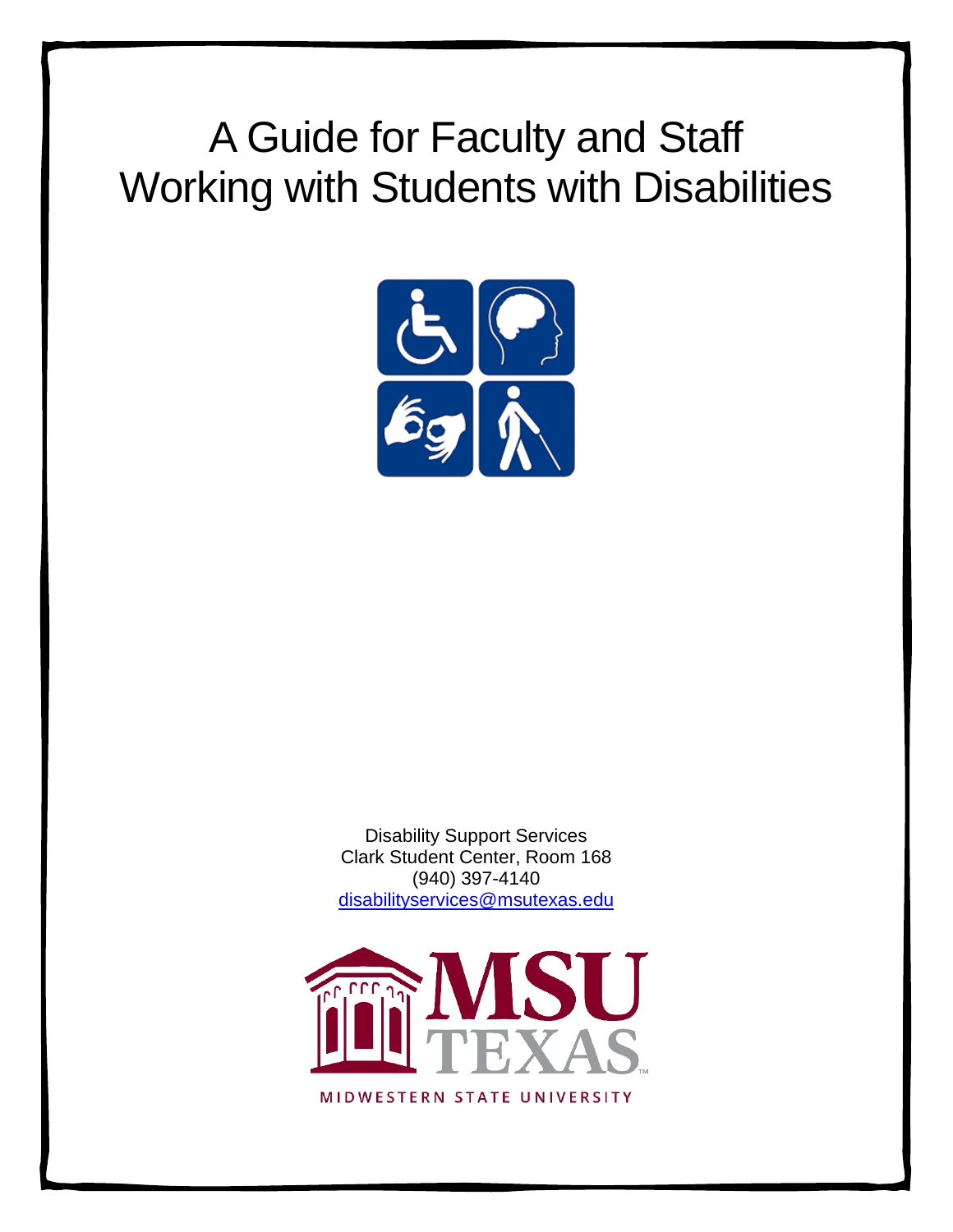

## **Working with Students with Disabilities at Midwestern State University**

| <b>Title</b>                                                                 | Page           |
|------------------------------------------------------------------------------|----------------|
| Services for Students with Disabilities                                      | 3              |
| <b>Eligibility for Services</b>                                              | 4              |
| <b>DSS Procedures</b>                                                        | 5              |
| <b>Academic Accommodations</b>                                               | 5              |
| Providing Reasonable Accommodations                                          | 6              |
| <b>Testing Accommodations</b>                                                | 6              |
| <b>Extended Time</b>                                                         | $\overline{7}$ |
| Instructor Role with Testing<br>Accommodations                               | $\overline{7}$ |
| <b>Testing in DSS Office</b>                                                 | 8              |
| Advocacy                                                                     | 8              |
| <b>Technological Resources</b>                                               | 8              |
| Incorporating Accessibility and Usability<br>when Providing On-Line Learning | 9              |
| The Rehabilitation Act of 1973                                               | 10             |
| American with Disabilities Act                                               | 11             |
| <b>Disability Etiquette</b>                                                  | 12             |
| <b>Appropriate Terminology</b>                                               | 12             |
| What if I suspect a disability?                                              | 13             |
| What if I still have questions?                                              | 13             |
| References                                                                   | 13             |

*Disability Support Services, Clark Student Center 168, Ext 4140* - 2 -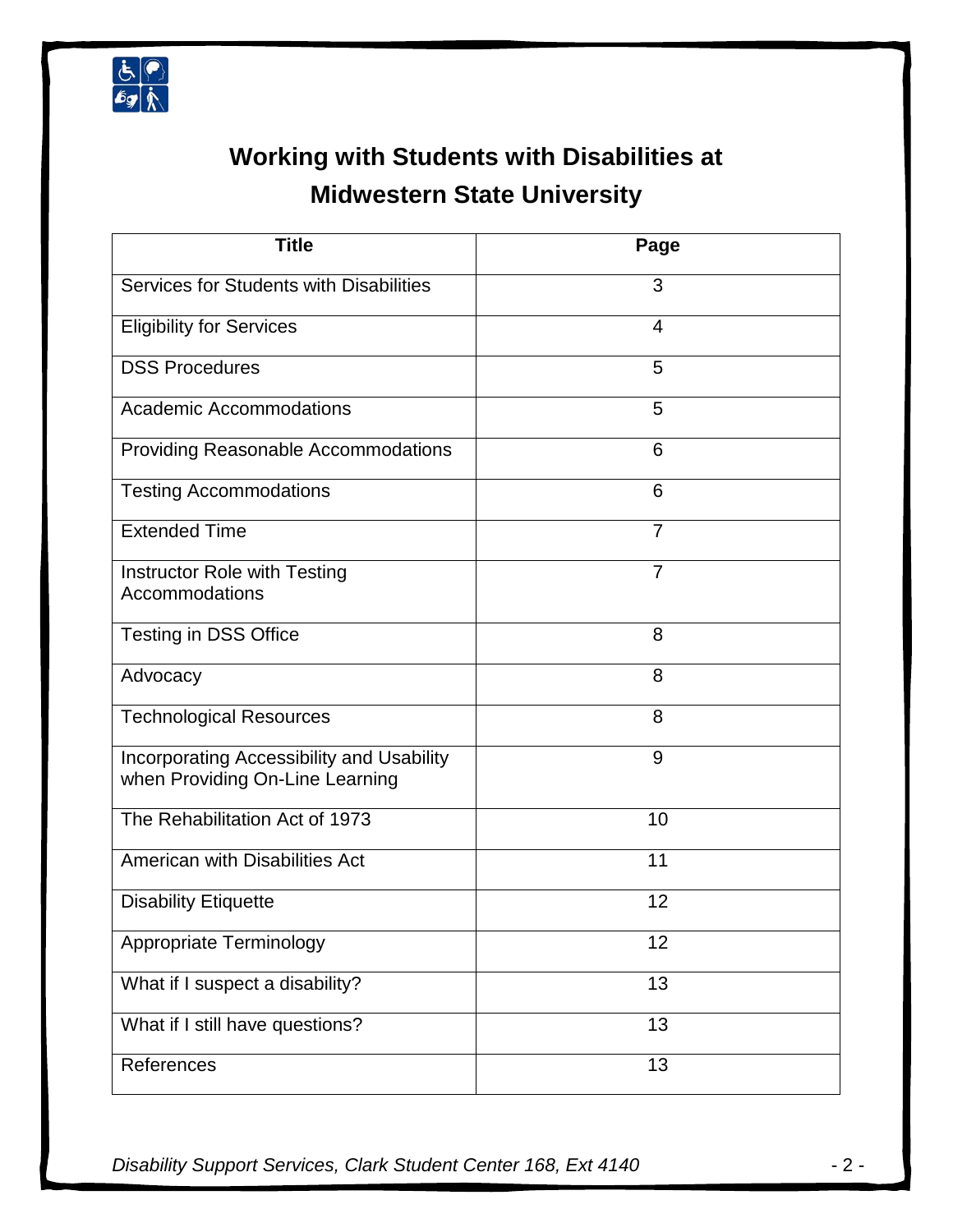

### **Services for Students with Disabilities**

The office of Disability Support Services (DSS) at Midwestern State University exists to provide an academic experience for all students that is fully inclusive and accessible. DSS works to promote an academic environment that is free from physical and attitudinal barriers.

Services provided by DSS to students with disabilities:

- insuring accessibility to university programs
- accommodations counseling
- evaluation referral
- disability-related information
- adaptive technology services and equipment
- interpreter services for academically related purposes

Although DSS does not offer disability evaluation and/or testing, tutoring, personal expenses, or attendants, we provide referral information.

### **Eligibility for Services**

#### **To be eligible for services a student must:**

- $\checkmark$  Apply and be accepted for admission to Midwestern State University through the regular admissions process;
- $\checkmark$  Complete the DSS application;
- $\checkmark$  Provide current and comprehensive documentation of a temporary or permanent disability which requires accommodation;
- $\checkmark$  Register with DSS at the beginning of each semester

#### **A disability is defined as:**

**"Any mental or physical condition that substantially limits an individual's ability to perform one or more major life activities" (Americans with Disabilities Act of 1990).**

*Disability Support Services, Clark Student Center 168, Ext 4140* - 3 -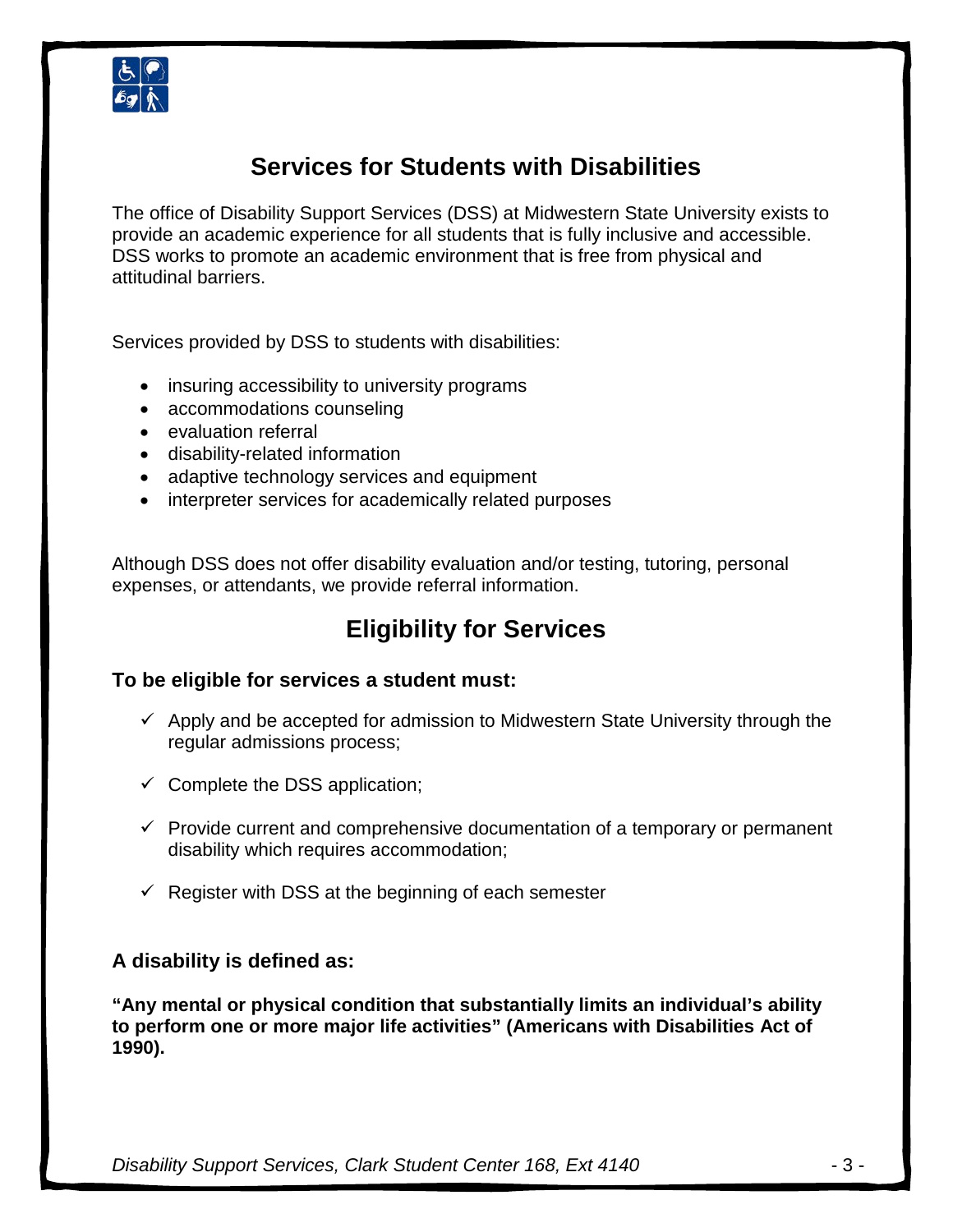

Disabilities include but are not limited to: physical disabilities, learning disabilities, visual or hearing impairments, neurological impairments, chronic or temporary health problems, communication disorders, or psychological disabilities.

### **DSS Procedures**

- $\div$  Students must identify themselves as having a disability and present documentation to the DSS office in order to receive services. Parents, instructors, advisors, or friends should refer students with disabilities to DSS.
- The DSS Director reviews all documentation and determines whether the student is eligible to receive DSS services.
- $\cdot$  The DSS Director meets with the student to determine appropriate accommodations.
- $\div$  Appropriate accommodations are determined by the Director and student based on the documented needs, previous accommodations, and functional limitations of the student.
- During an initial meeting with the Director, DSS policies and procedures are discussed with the student. The student is responsible for meeting with his or her instructors to discuss the accommodations and provide them with letters from the DSS office.

### **Academic Accommodations**

Academic accommodations are provided on an individual basis as needs arise. Examples of accommodations include extended-time testing, interpreters, supplemental note-taking assistance, reader services, audio and alternative format, and early registration.

#### **Providing Reasonable Accommodations**

It is important for faculty and staff members to provide reasonable accommodations without compromising academic standards. DSS will determine the appropriateness of test adaptation requests, verify exam procedures, and help facilitate accommodations. Instructors are strongly encouraged to be proactive by including the following statement on the syllabi:

**The Americans with Disabilities Act (ADA) is a federal anti-discrimination statute that provides comprehensive civil rights protection for persons with disabilities. Among other things, this legislation requires that all students with disabilities be guaranteed a learning environment that provides for reasonable accommodation of their disabilities. If you believe you have a disability requiring an** 

*Disability Support Services, Clark Student Center 168, Ext 4140* - 4 -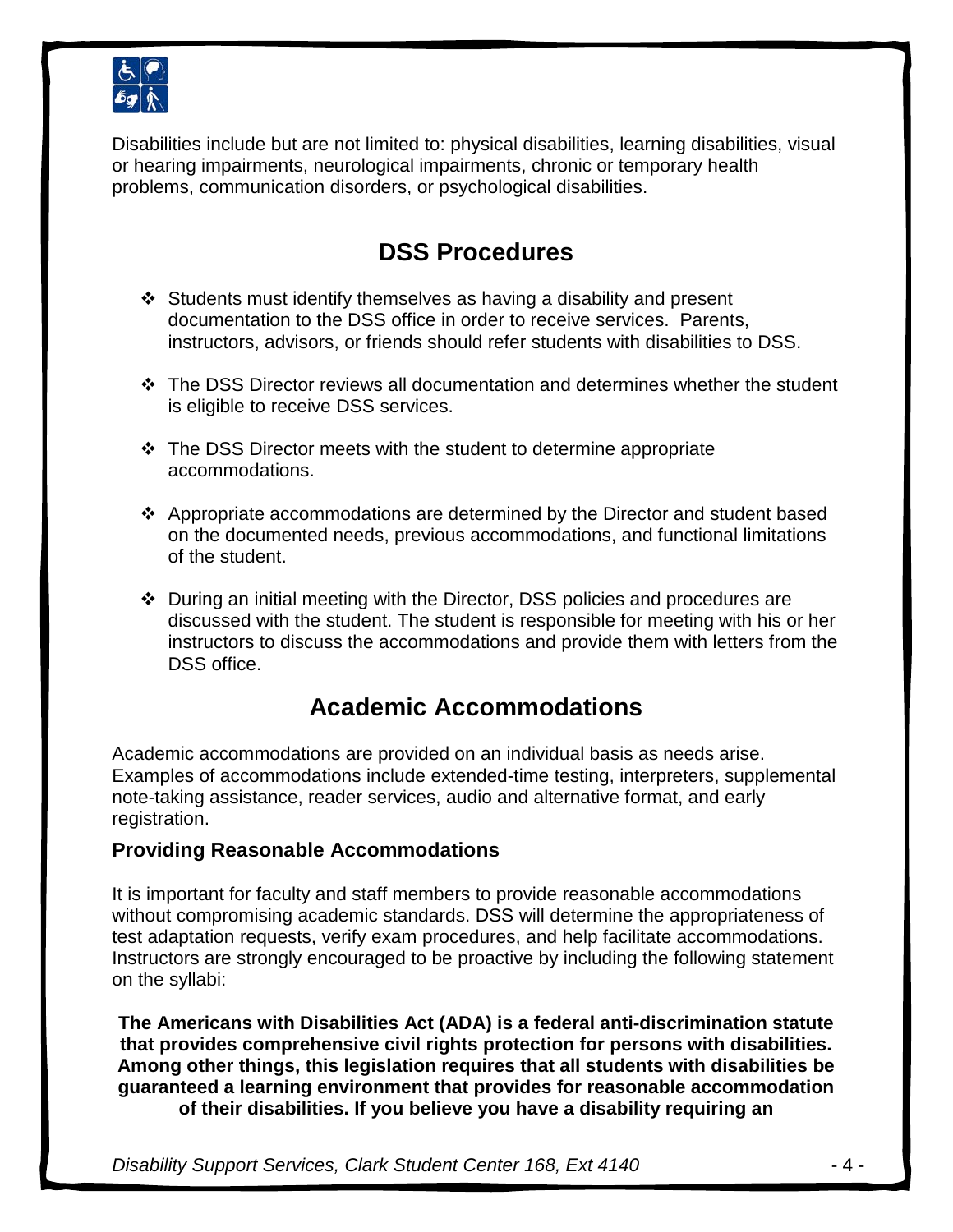

#### **accommodation, please contact the Disability Support Services in Room 168 of the Clark Student Center, 940-397-4140.**

Providing reasonable accommodations to a student with a disability does not guarantee success on exams. Please remember that they may not master the course material, just like any other student. Students with disabilities have the same right as other students to fail as part of their educational experience.

#### **Testing Accommodations**

Measuring student progress in the classroom is an essential component of the educational process for all students. Some students with disabilities require that testing procedures be adapted to ensure the measurement of the student's academic achievement, not the functional limitations caused by the student's disability.

To create a fair testing situation, students may need some or all of the following accommodations:

- extended time on tests
- quiet/non-distractive testing environment
- special equipment (i.e., word processor)
- readers
- scribes
- alternative format: large print, Braille, electronic copies of tests

#### **Extended Time**

One of the most common test accommodations is extended time on tests. For many students with disabilities, taking tests within the normal time will not result in a fair evaluation. For instance, students with dexterity problems may not be able to write quickly; some, but not all, blind and visually impaired students will need tests read to them or can read their own tests if they are prepared in Braille. Students with psychological disabilities may experience severe test anxiety. Students with learning disabilities may need extra time so that they can process information accurately and their knowledge can be measured fairly.

*Even though some faculty may believe that everyone would do better if they had more time, extended testing time does not provide the student with a disability an advantage. Instead, it minimizes the impact of a disability on the student's performance. The University of California conducted a research study that indicated extended time makes a significant difference in the performance of students with disabilities but does not significantly improve the performance of non-disabled students. In other words, it is not true that "everyone would do better if they had extra time" (Runyan, 1991).*

*Disability Support Services, Clark Student Center 168, Ext 4140* - 5 -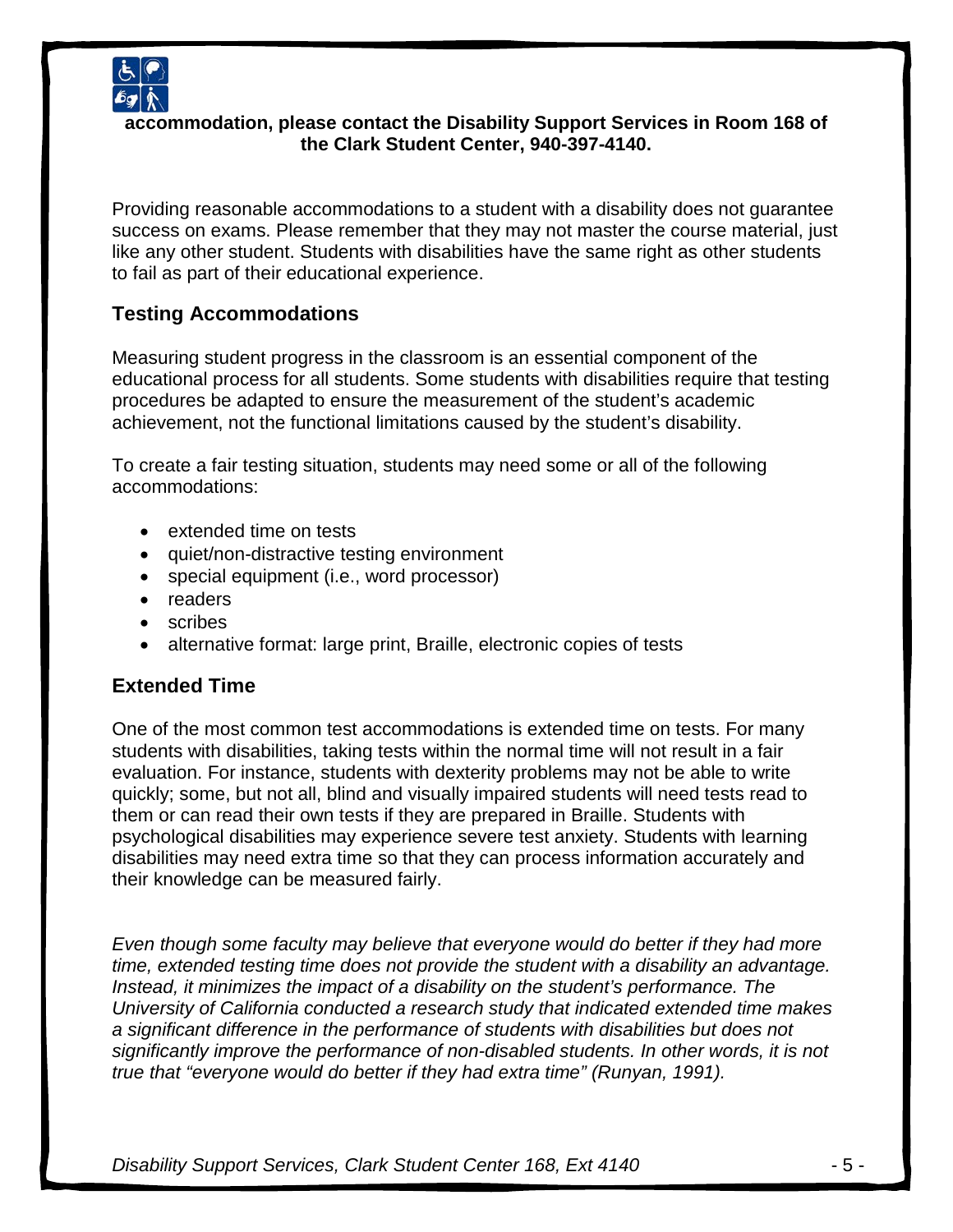

#### **Instructor Role with Testing Accommodations**

It is important for the instructor and student to decide on the best way to provide testing accommodations. If the accommodation requires the exam to be administered in a place other than the classroom, effort should be made to provide an appropriate setting. Such a setting should be free from interruptions and distractions. Sensible and sensitive proctoring should be provided. A student should not be expected to cope with taking the exam in a busy office. An instructor may choose to administer the tests themselves, providing all accommodations, or refer to the DSS for testing.

#### **Testing in the DSS Office**

The student is responsible for scheduling each quiz or exam they are interested in taking in the DSS office. The DSS staff will email the instructor an exam request and testing accommodation information for proctoring the exam. A DSS student worker is available to pick up the exam and return it directly to the professor. Exams in the DSS office are kept in a locked file room in order to protect the security of the exam. All exams are monitored either by video and recorded or by an individual proctor present in the room at all times. Instructors who have questions or concerns about the testing are encouraged to speak to DSS.

#### **Advocacy**

DSS is available to students with disabilities to assist or advise with any disabilityrelated issue. DSS works to increase awareness through education and outreach. Staff members are available to university students, faculty, staff, and administration for consultation on disability issues.

### **Technology Resources**

Adaptive Technology Services (ATS) offers students with disabilities the opportunity to use technology to complete tasks that were previously not possible. Providing adaptive support for students with disabilities can equalize learning opportunities throughout the university.

ATS services include:

- Accessible workstations
- Adaptive technology assessment
- Adaptive software
- Audio and alternative format
- Scanning services
- Text-to-speech
- Speech-to-text

*Disability Support Services, Clark Student Center 168, Ext 4140* - 6 -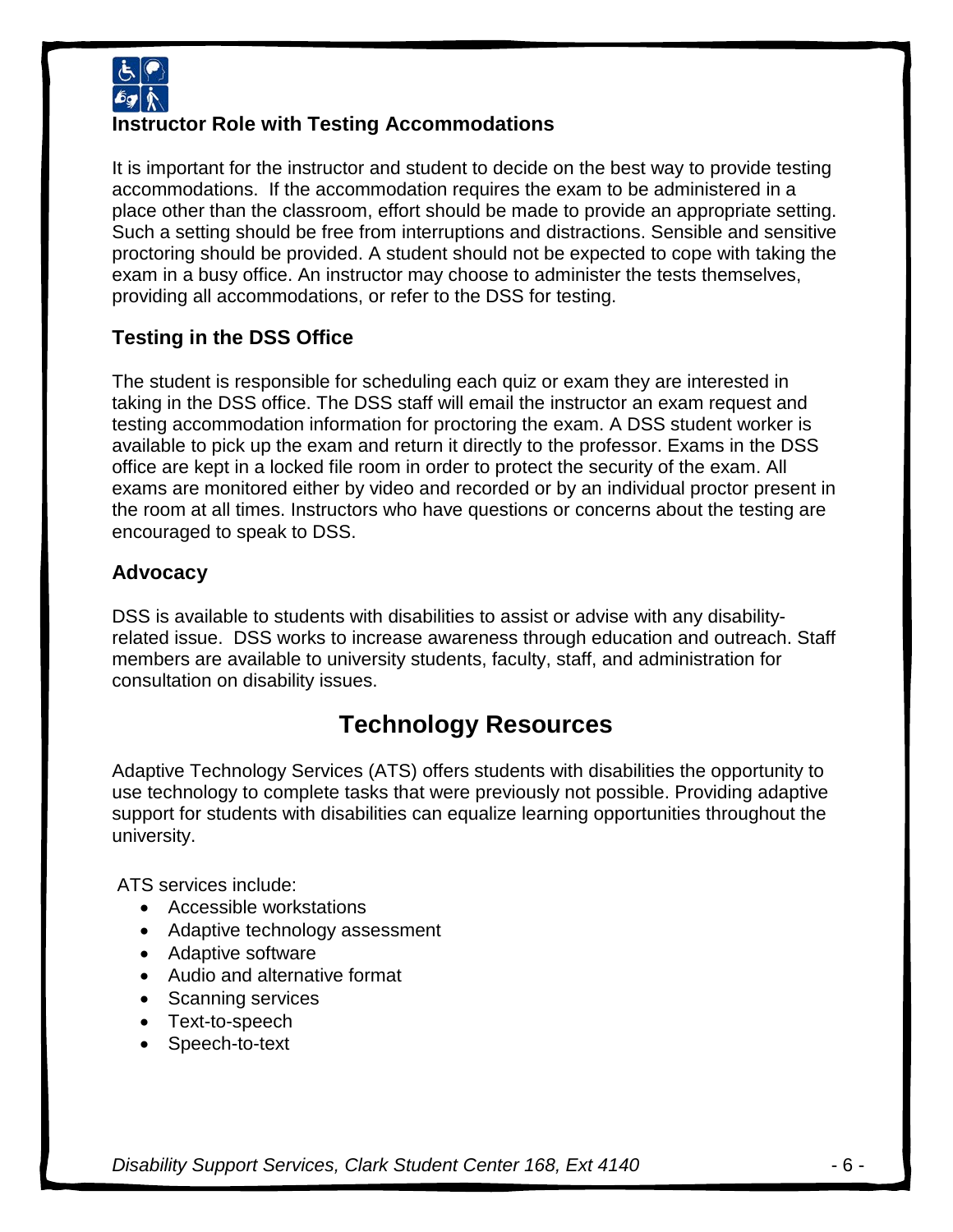

### **Incorporating Accessibility and Usability when Providing Online Learning**

#### **Images**

Images can add visual interest and illustrate complex ideas but, with overuse, can cause major accessibility issues for users with disabilities. Things to consider: Is the image necessary? Does it distract from other content? Does it fit well with other graphic elements?

#### **ALT Text**

ALT text, or alternative text, should be added to every image and should convey the function of the image in terms of the whole page. Alt text makes your content understandable to the assistive technology used by blind users.

#### **Hyperlinks**

Links within the text should always be intuitive. Bad Practice: "For course syllabus, click here." Good Practice: "Course Syllabus."

#### **Headings**

Headings structure the page visually and also create a hierarchy for the content on your page making it far more accessible to a variety of users.

#### **Using Size and Color**

Don't enlarge text to look like a heading. Apply color to text sparingly and never as the sole means of conveying information. Make sure there is sufficient contrast between the text and back-ground.

#### **Uploading Video and Audio**

Videos can engage students but they can also put up barriers to accessibility. Begin with a script. A script can be read by screen readers and can also be used to create captions for the video with audio.

#### **Do's…**

- Use sans serif fonts. They are easiest to read on a computer screen
- Include text files or scripts along with audio and video files
- Use ALT text for images
- Use lists, either numbered or bulleted
- Left-align text. Right and center aligned text slows the reader down
- Use quotations, bold text, or italics to denote a title instead of underlining
- Highlight text sparingly

*Disability Support Services, Clark Student Center 168, Ext 4140* - 7 -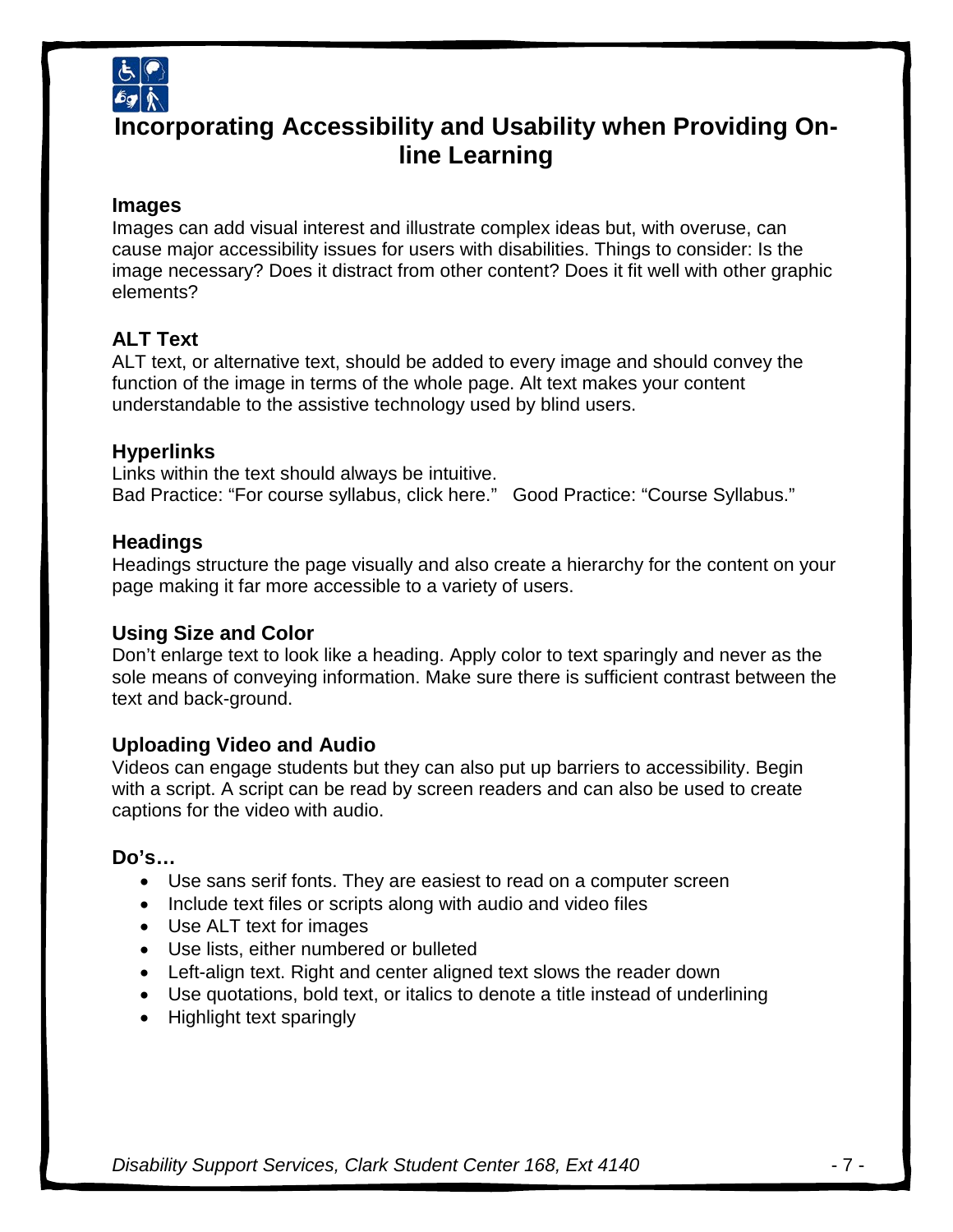

#### **…And Don'ts**

- Don't rely on color alone to convey information. Make sure you use another visual indicator for students who cannot see color
- Don't use the indent button unless it is for block quote
- Don't overuse italics. Large blocks of italicized text is harder to read

### **DISABILITY LAW**

#### **The Rehabilitation Act of 1973**

Title V of the Rehabilitation Act of1973 is regarded as the first "civil rights" legislation for individuals with disabilities on the national level. Included within the various sections of Title V is a call for nondiscrimination in federal agencies (Section 501) and the establishment of the Architectural and transportation Barriers Compliance Board (Section 502). Section 504 is important to the post-secondary community.

**Section 504** This is a program access statute. It provides that "no otherwise qualified individual with disabilities in the United States…shall, solely by reason of his/her disability, be excluded from the participation in, be denied the benefits of, or be subjected to discrimination under any program or activity receiving federal financial assistance…" Subpart E of Section 504 deals specifically with this mandate for institutions of higher education.

- Institutions must make modifications to academic requirements as necessary to ensure that such requirements do not discriminate against students with disabilities or have the effect of excluding students solely on the basis of disability.
- An institution may not impose rules or restrictions that have the effect of limiting participation of students with disabilities in educational programs or activities.
- Evaluation of student performance, including course examinations and other measures of student achievement, must be provided with appropriate accommodations. These accommodations ensure that the evaluation represents the student's achievement in the course, rather than reflecting the impact of the student's disability.
- The institution is responsible for seeing that students with disabilities are not denied access, benefits, or subjected to discrimination under any program or activity because of the absence of auxiliary aids or services.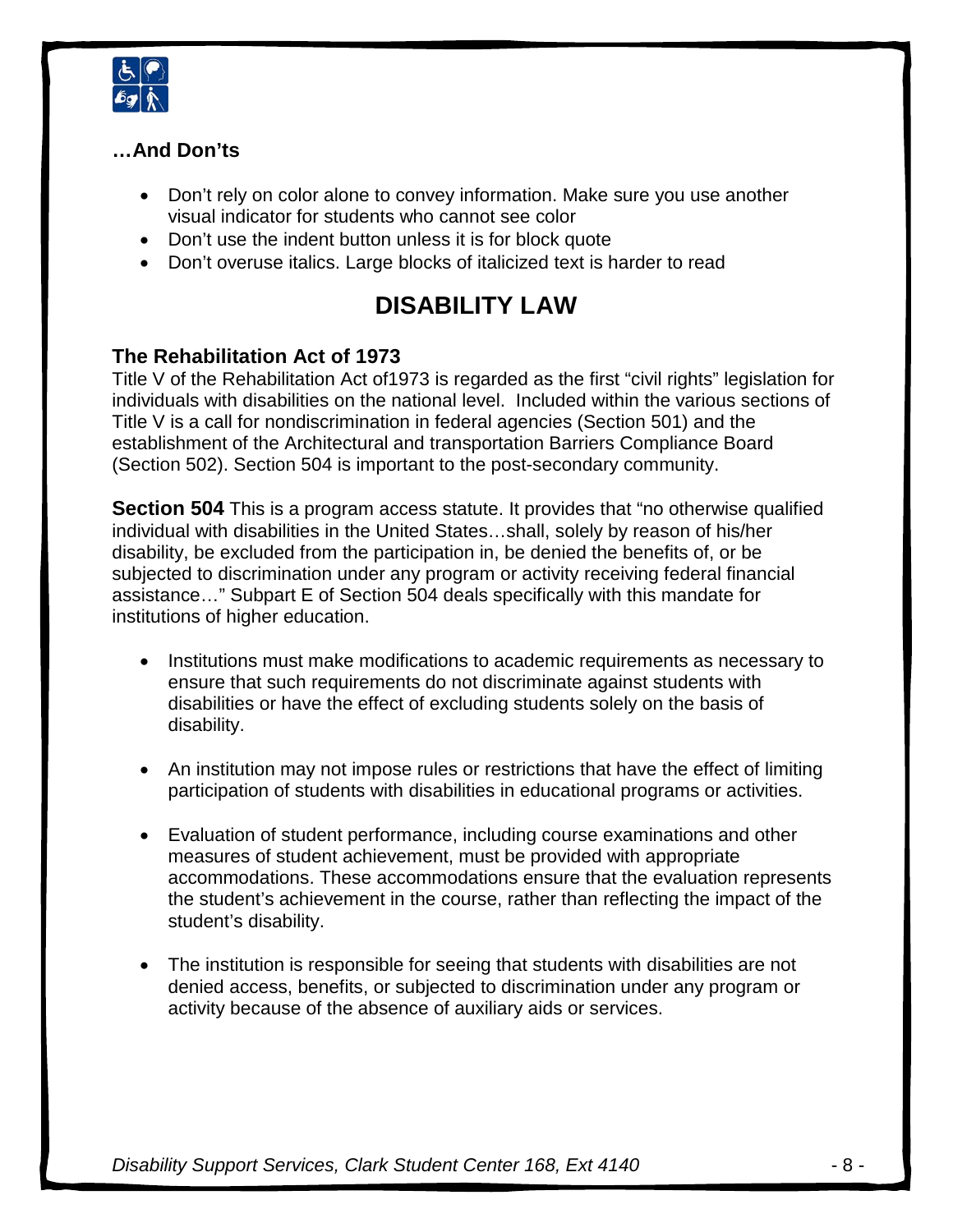

**Section 508** In 1998, Congress amended the Rehabilitation Act of 1973 to require Federal agencies to make their electronic and information technology accessible to people with disabilities. Inaccessible technology interferes with an ability to obtain and use information quickly and easily. Section 508 was enacted to eliminate barriers in information technology, open new opportunities for people with disabilities, and encourage development of technologies that will help achieve these goals. The law applies to all Federal agencies when they develop, procure, maintain, or use electronic and information technology.

#### **Americans with Disabilities Act**

The Americans with Disabilities Act (ADA) is a federal anti-discrimination statute that became effective for public entities such as Texas A&M University on January 26, 1992. The ADA provides comprehensive civil rights protection to individuals with disabilities in the areas of employment, public accommodations, state and local governmental services, and telecommunications. (Each major component of the act is contained in a separate section referred to as a title.) The Act contains five titles. Titles II, III, and V are pertinent to postsecondary education.

**Title II**. Title II of the ADA is divided into two subparts. Subpart A requires that state and local government entities and programs be made accessible to individuals with disabilities. Subpart B covers transportation and requires that public transportation systems be made fully accessible to and usable by individuals with disabilities.

**Title III**. Title III covers the accessibility and availability of programs, goods, and services provided to the public by private entities. Although the Act uses the term "public accommodations", it is used in the context of use by the public rather than operation by a public entity. By definition, a public accommodation is privately owned, operated, and/ or offered.

**Title V**. Title V of the ADA contains miscellaneous provisions that apply to all of the other titles as well—in other words, employers, state and local government entities, and public accommodations covered by Titles I, II, and III are also covered by the ADA.

#### **General Requirements of the ADA**

- No exclusion on the basis of disability
- No discrimination through contract
- Participation in the most integrated setting
- Modification in policies, practices, and procedures
- Modifications to allow the presence/ use of service animals
- No discrimination through association
- Surcharges to cover the costs of accessibility may not be imposed solely on persons with disabilities
- Examinations and courses must be accessible
- No discrimination because of insurance constraints
- No harassment or retaliation

*Disability Support Services, Clark Student Center 168, Ext 4140* - 9 -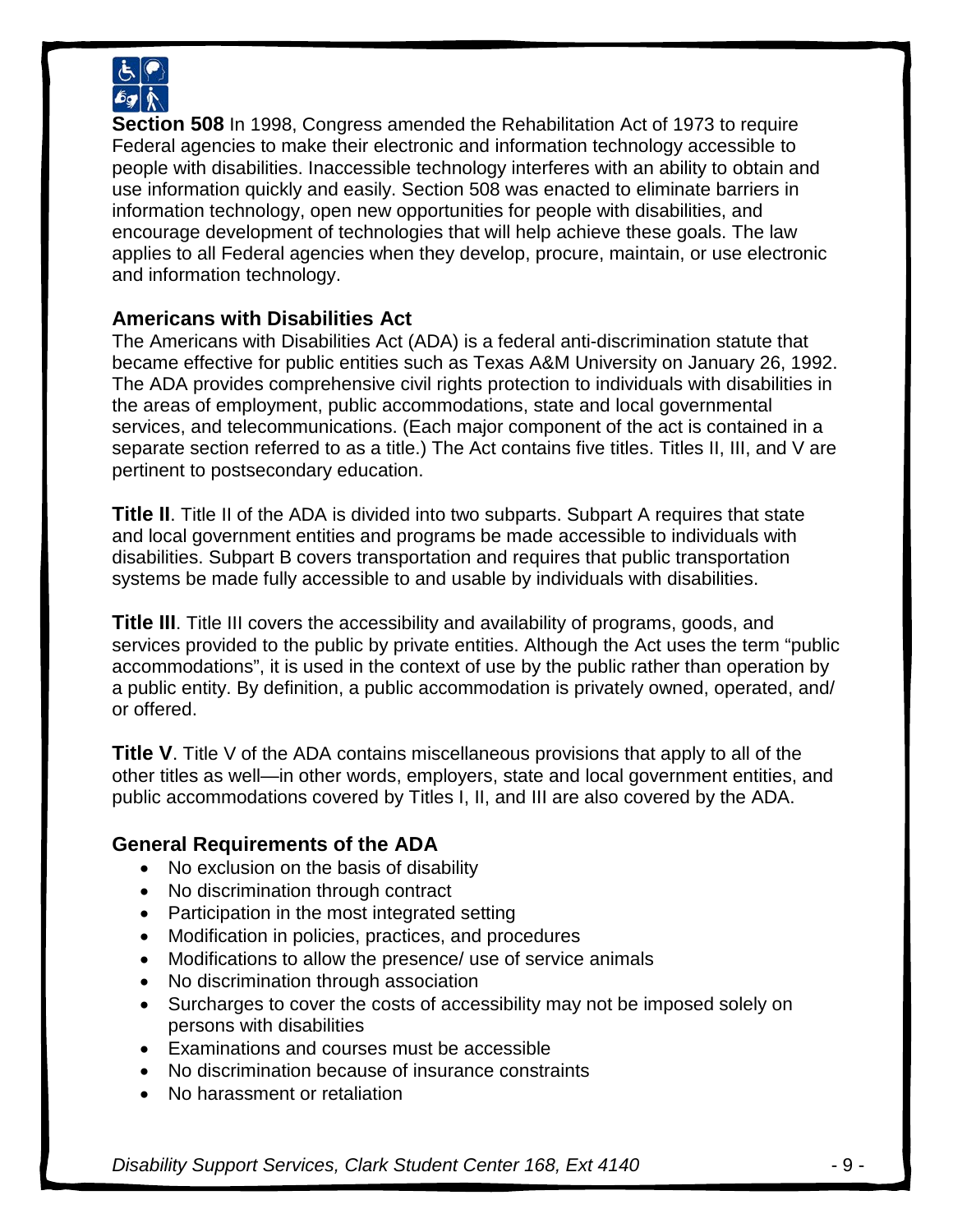

### **Disability Etiquette**

It is important to be aware of and to apply the appropriate terminology when describing people with disabilities. Always put people first, not their disability. For example, say "woman with arthritis," "children who are deaf," "people with disabilities." This puts the focus on the individual and not the particular functional limitation. Terms such as crippled, deformed, suffers from, victim of, and the retarded are never acceptable. Disability groups strongly object to using euphemisms to describe disabilities. Terms such as handicapable, mentally different, physically inconvenienced, and physically challenged are considered condescending. They reinforce the idea that disabilities cannot be dealt with upfront.

The following definitions may help clarify which terminology to use:

**Disability**. General term used for a functional limitation that interferes with a person's ability, for example, to walk, lift, hear, or learn. It may refer to a physical, sensory, or mental condition. Use as descriptive noun or adjective, such as persons who are mentally and physically disabled or man with a disability.

**Handicap**. Not a synonym for disability. Describes a condition or barrier imposed by society, the environment, or by one's own self. Handicap can be used when citing laws and situations but should not be used to describe a disability. For example, the stairs are a handicap to her.

**Nondisabled**. Appropriate term for people without disabilities. Normal, able-bodied, healthy, or whole are inappropriate.

### **Appropriate Terminology**

The following is a partial list of appropriate terminology:

#### **People who are ...**

blind, visually impaired deaf, hard of hearing mentally retarded nondisabled physically disabled wheelchair users

**Persons with or who have ...** Cerebral Palsy Down Syndrome a head injury a mental illness Paraplegia, Quadriplegia a seizure disorder a specific learning disability a speech impairment

#### **What if I suspect a disability?**

Instructors are a very common referral source for DSS. If you think that a student might have a disability or discloses a disability, it is your responsibility to refer them to DSS. It is not appropriate for instructors to ask for or accept documentation.

*Disability Support Services, Clark Student Center 168, Ext 4140* - 10 -